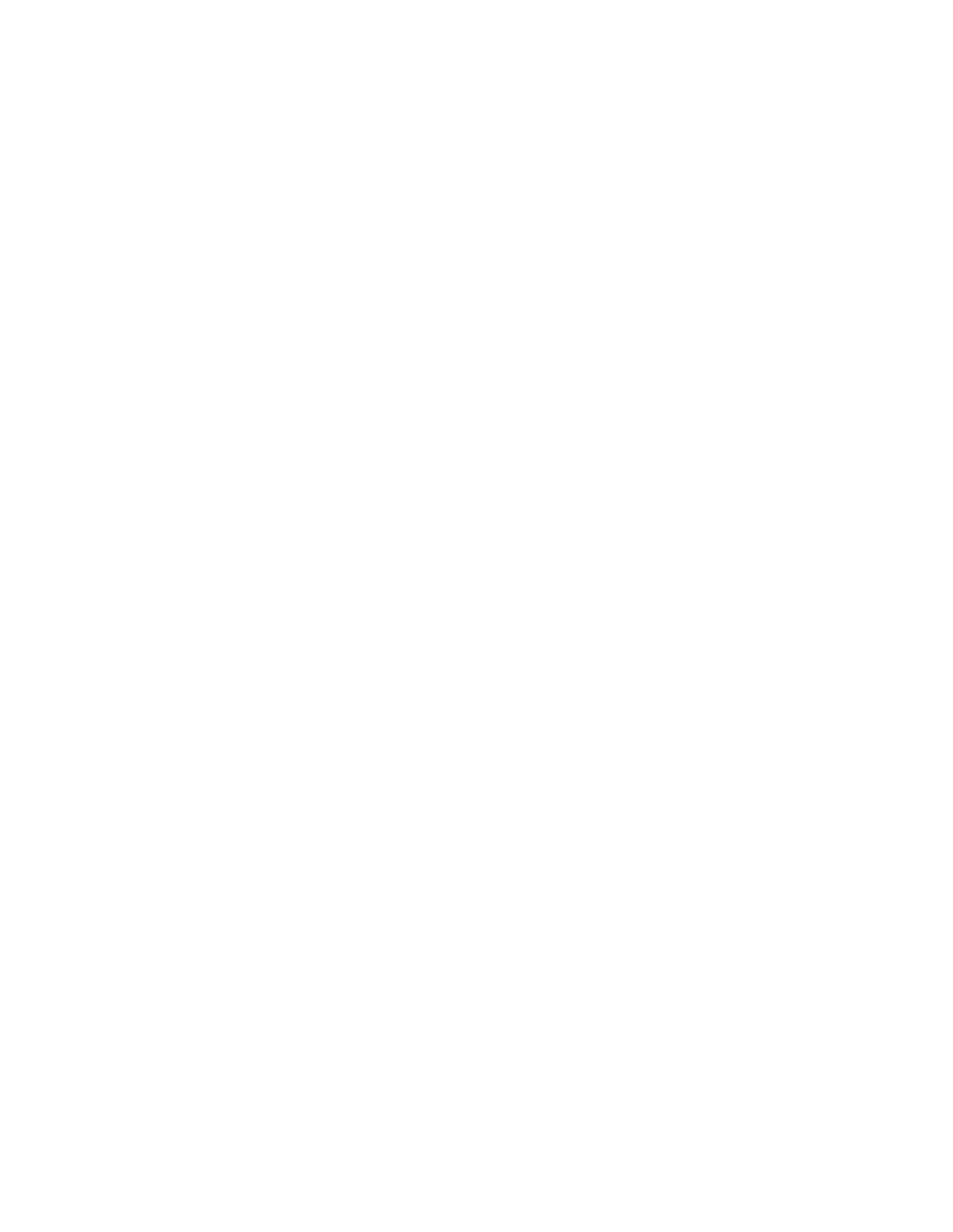### **BURKE, Justice.**

[¶1] This case stems from a dispute about a Party Wall Agreement between Appellant, Karen Oliver,<sup>1</sup> and Appellees, Nikki and Kevin Quynn.<sup>2</sup> The Quynns filed suit seeking a declaration that the Agreement was unenforceable. On summary judgment, the district court ruled that the Agreement's provision prohibiting the Quynns from selling alcohol was void and unenforceable. Ms. Oliver challenges that decision in this appeal. We will reverse and remand for entry of summary judgment in favor of Ms. Oliver.

#### *ISSUES*

[¶2] Ms. Oliver presents the following issues for our consideration:

1. Whether the terms of the agreement in dispute are equitable servitudes binding on the real property and parties; and

2. Whether the prohibition of the sale of alcoholic beverages is enforceable.

The Quynns present the same issues for our consideration, but organize Ms. Oliver's issues into four more focused questions:

> 1. Whether the district court properly held the covenant not to compete restraining the Quynns' sale of alcohol is unenforceable due to unreasonable duration;

> 2. Whether the district court properly held the covenant not to compete restraining the Quynns' sale of alcohol is unenforceable because Ms. Oliver failed to prove it bears a reasonable, fair, and necessary relation to the business interests Ms. Oliver seeks to protect;

> 3. Whether the district court properly held the covenant not to compete preventing the Quynns' sale of alcohol is

<sup>&</sup>lt;sup>1</sup> At sometime during this litigation, Ms. Oliver married Wayne Geuke and changed her name to Karen Geuke. We will follow the district court's practice and continue to refer to her as Ms. Oliver.

<sup>&</sup>lt;sup>2</sup> The Quynn's company, Guernsey Bowl, LLC, was joined as an indispensable party plaintiff after the litigation had commenced.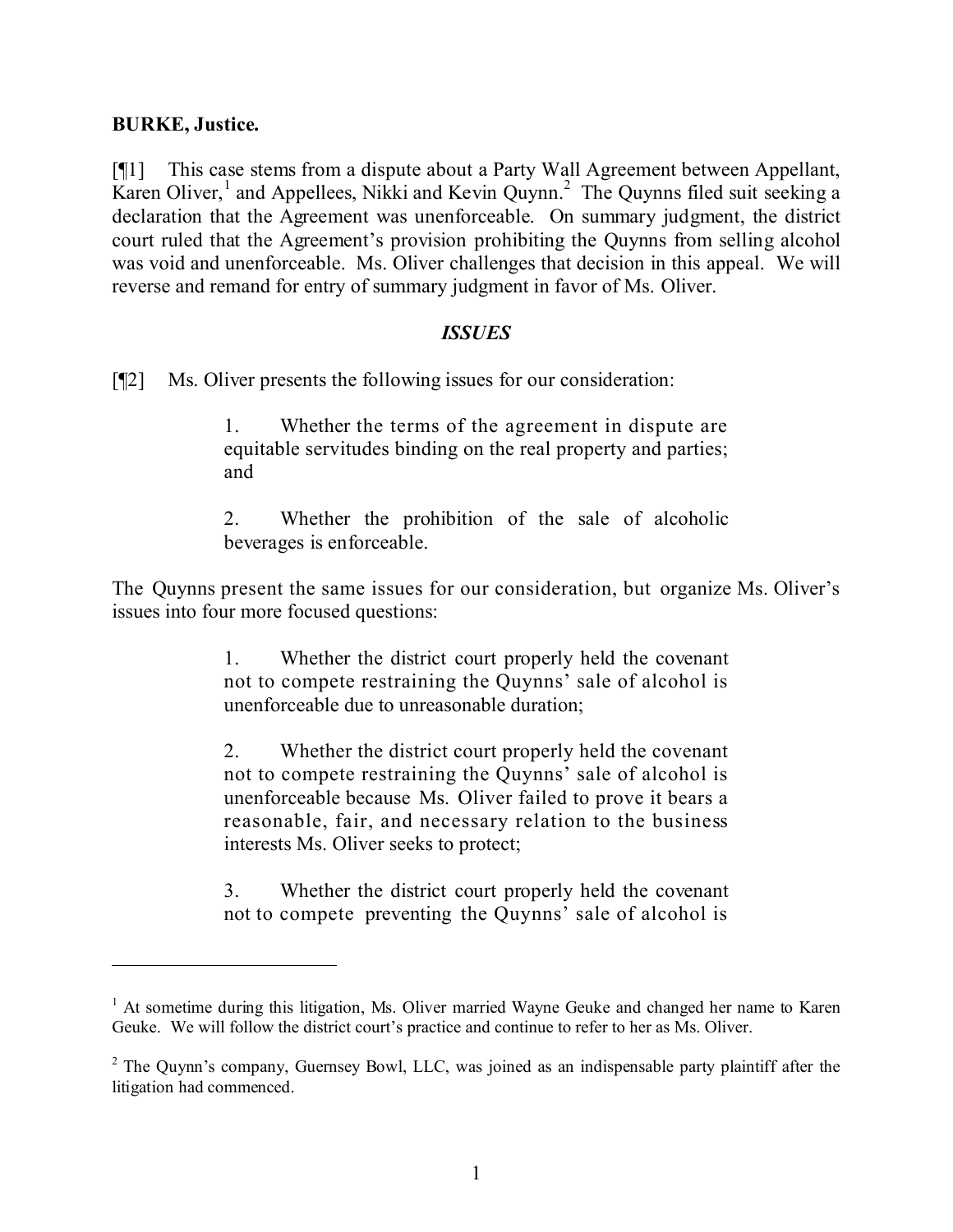unenforceable because the restraint is greater than needed to protect Ms. Oliver's legitimate interest; and

4. Whether the district court properly held the covenant not to compete restricting the Quynns' sale of alcohol is unenforceable because the threatened harm to the Quynns outweighs the need and harm of Ms. Oliver.

## *FACTS*

[¶3] In 1965, Anthony and Nancy Testolin owned and operated Crazy Tony's restaurant and bar on Lot C-2 in the West Subdivision of Guernsey, Wyoming. In September of that year, the Testolins sold a portion of Lot C-2 (the west fifty-two feet, four-and-a-half inches of Lot C-2) to the Nickses. The Nickses intended to operate a bowling alley on the property. The Testolins and Nickses entered into a Party Wall Agreement, which was recorded in the property records a few days after the conveyance. The pertinent provisions of the Agreement read as follows:

> That the parties have, heretofore, constructed on the boundary line between their respective properties, a Party Wall.

> That the parties, for and in consideration of these premises and of the mutual covenants and agreements herein contained, do for themselves, their respective heirs, executors, administrators and assigns, covenant and agree to and with each other, as follows: . . .

> 4. That said Party Wall, as now constructed, has a doorway or doorways from the Nicks property, which shall be used for a bowling alley, into the TESTOLIN property, which shall be used for a restaurant and bar and lounge. NICKS do hereby agree that they will not lock said doors, but shall permit free access to TESTOLIN'S building through the doorways in said Party Wall, at all hours when said bowling alley is open for business.

> That NICKS does hereby agree with TESTOLIN that he will not, nor will he permit others, to sell any beer, liquor or other alcoholic beverages in his building located upon said premises. The parties understand and agree that this covenant is included herein for the purpose of prohibiting any competition in the sale of alcoholic beverages between the parties and their respective businesses.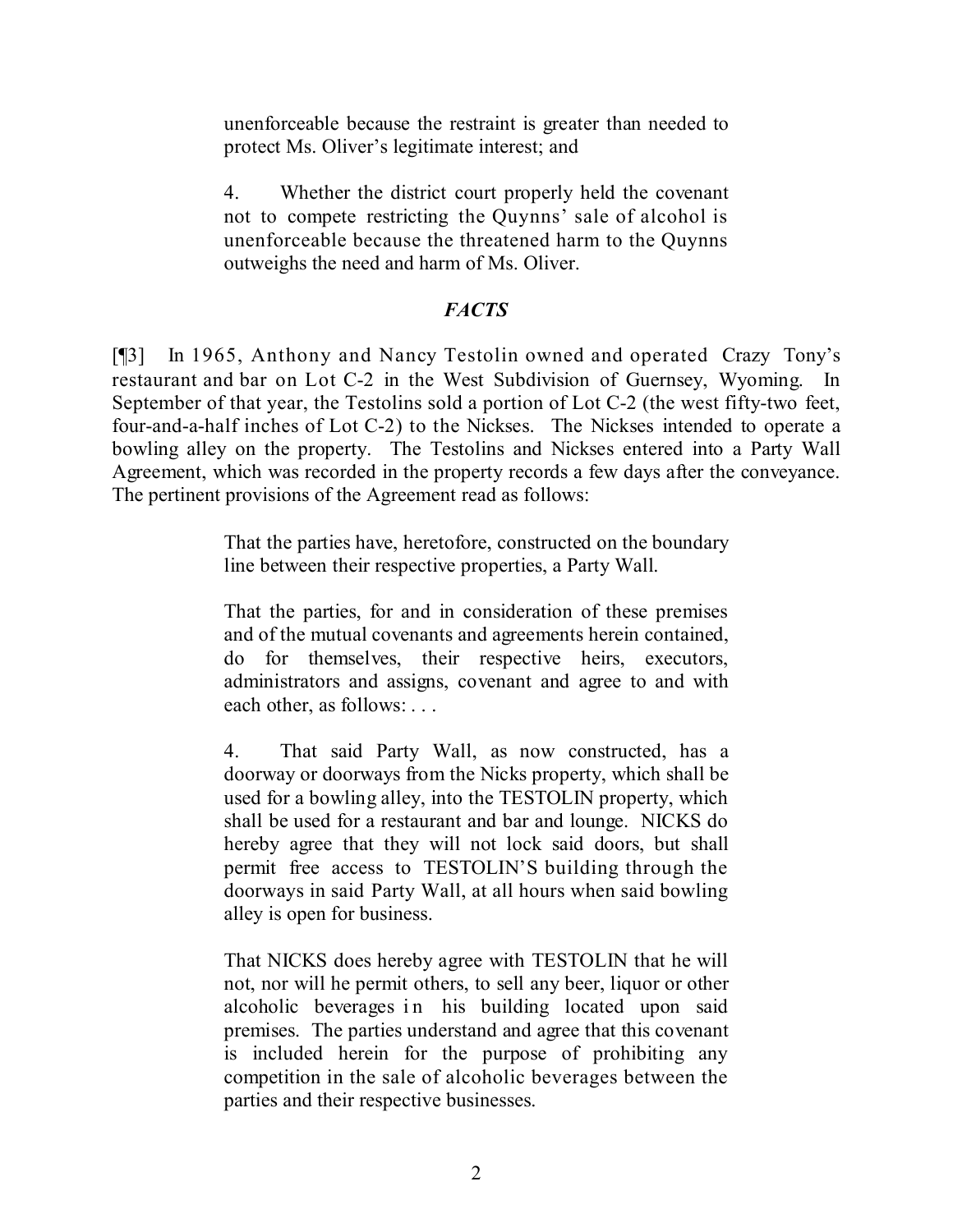Through mesne conveyances, Ms. Oliver now owns the bar and restaurant, and the Quynns own the bowling alley. The Quynns were aware of the Agreement when they purchased the bowling alley in 2009.

[¶4] Despite their knowledge of the Agreement, the Quynns sought and obtained a liquor license to sell beer and wine in the bowling alley. They also built an interior wall blocking the doorway between the establishments. Ms. Oliver sent the Quynns a letter protesting their violation of the Agreement. The Quynns responded by filing a declaratory judgment action contesting the enforceability of the Agreement.

[¶5] Both parties filed motions for summary judgment. After a hearing on the motions, the district court entered summary judgment, ruling that: (1) the "covenant not to compete in the sale of alcoholic beverages is unenforceable and void as a matter of law," (2) the covenant not to compete is severable, and other provisions of the Agreement are enforceable, and (3) the Quynns are enjoined to remove the interior wall blocking the doorway and permit ingress and egress between the businesses as provided in the Agreement. Ms. Oliver appealed the district court's determination that the restriction prohibiting the sale of alcohol in the bowling alley is unenforceable. The district court's ruling with regard to the enforceability of the remainder of the Agreement is not at issue.<sup>3</sup>

# *STANDARD OF REVIEW*

[¶6] Summary judgment is appropriate when there are no genuine issues of material fact and the moving party is entitled to judgment as a matter of law. *Comet Energy Services, LLC v. Powder River Oil & Gas Ventures, LLC*, 2008 WY 69, ¶ 5, 185 P.3d 1259, 1261 (Wyo. 2008). "Because summary judgment involves a purely legal determination, we undertake *de novo* review of a trial court's summary judgment decision." *City of Cheyenne v. Board of County Comm'rs of Laramie*, 2012 WY 156, ¶ 4, 290 P.3d 1057, 1058 (Wyo. 2012).

## *DISCUSSION*

[¶7] In her first issue, Ms. Oliver contends that the terms of the Agreement are equitable servitudes binding on the real property and parties. Though not entirely clear, her argument seems to be that the Agreement is an equitable servitude rather than a

<sup>&</sup>lt;sup>3</sup> We note in particular that the district court ruled that the Quynns "may sell 'food and food stuffs' in direct competition" with Ms. Oliver. That portion of the district court's decision was not appealed. In addition, the Quynns did not appeal the district court's ruling that the Agreement prohibited them from blocking the doorway between the businesses.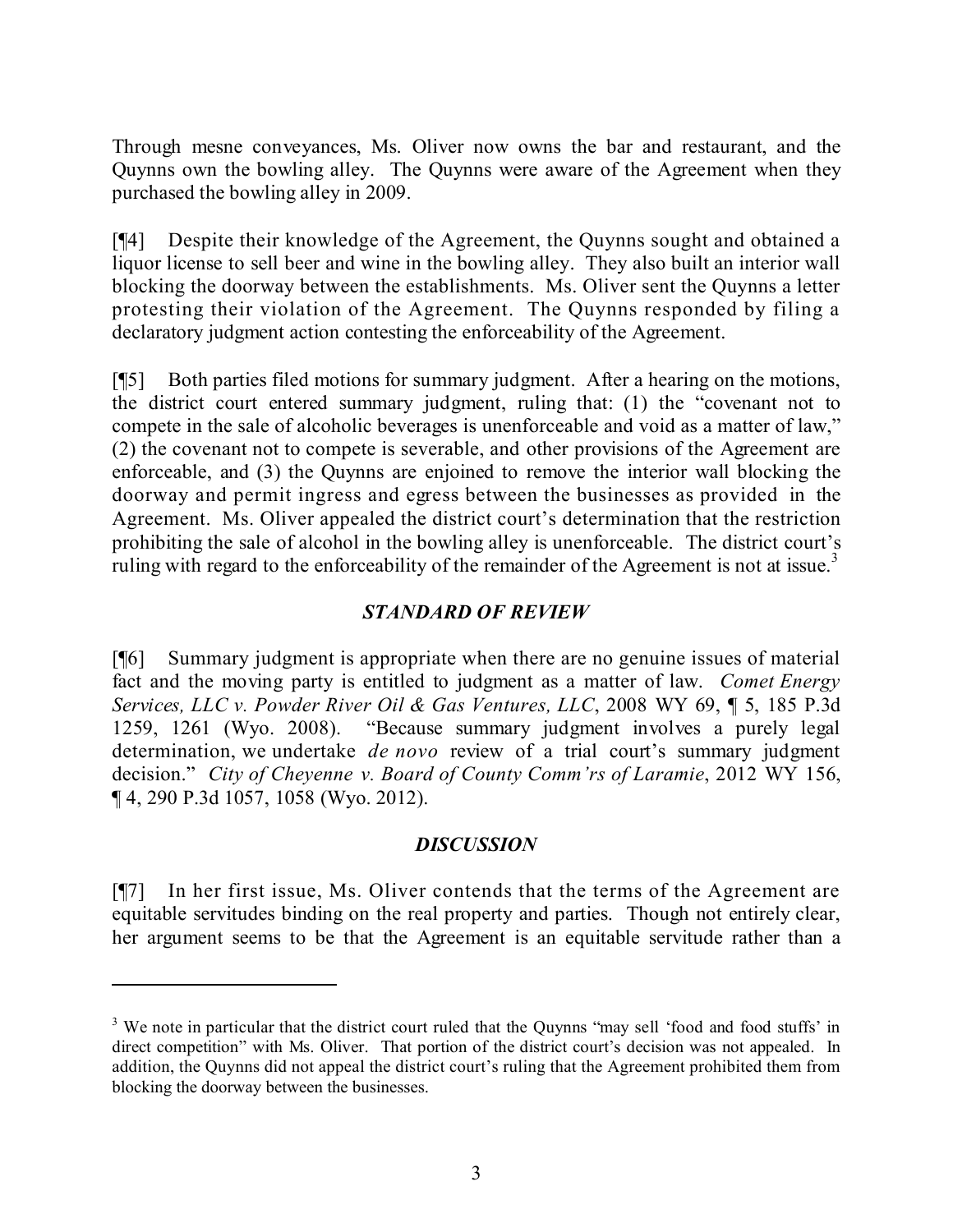covenant that runs with the land. The key distinction is that a covenant that runs with the land is enforceable whether or not the owner has notice of it, while an equitable servitude is enforceable only if the owner took the property with notice of the servitude. *Streets v. J M Land & Developing Co.*, 898 P.2d 377, 379 (Wyo. 1995), citing 20 Am.Jur.2d *Covenants, Conditions, and Restrictions* § 304, 868 (1965). In this case, it is undisputed that the Quynns took the property with notice of the Agreement. The Agreement is therefore enforceable to the same extent whether it is deemed an equitable servitude or a covenant that runs with the land.

[¶8] In its summary judgment decision, the district court ruled that Ms. Oliver had the burden of proving that the Agreement was reasonable. In its order, the district court stated:

> In Wyoming, a valid and enforceable covenant not to compete requires a showing that the covenant is "(1) in writing; (2) part of a contract of employment; (3) based on reasonable consideration; (4) reasonable in durational and geographical limitations; and (5) not against public policy." *Hopper, D.V.M. v. All Pet Animal Clinic, Inc.*, 861 P.2d 531, 540 (Wyo. 1993) (citations omitted). "The reasonableness of a covenant not to compete is assessed based upon the facts of the particular case and a review of all of the circumstances." *Id*. (citation omitted).

> > The common law policy against contracts in restraint of trade is one of the oldest and most firmly established. The traditional disfavor of such restraints means covenants not to compete are construed against the party seeking to enforce them. *The initial burden is on the employer to prove the covenant is reasonable and has a fair relation to, and is necessary for, the business interests for which protection is sought*.

*Id.* at 539 [(citations omitted)].

(Emphasis added.) The district court determined that Ms. Oliver had not carried her burden of proving that the Agreement was reasonable.

[¶9] Ms. Oliver asserts that the district court incorrectly placed the burden of proof. She points out that *Hopper*, the case relied upon by the district court, addressed the enforceability of a covenant not to compete included in an employment contract. *Hopper*, 861 P.2d at 535. The Agreement at issue here is not part of an employment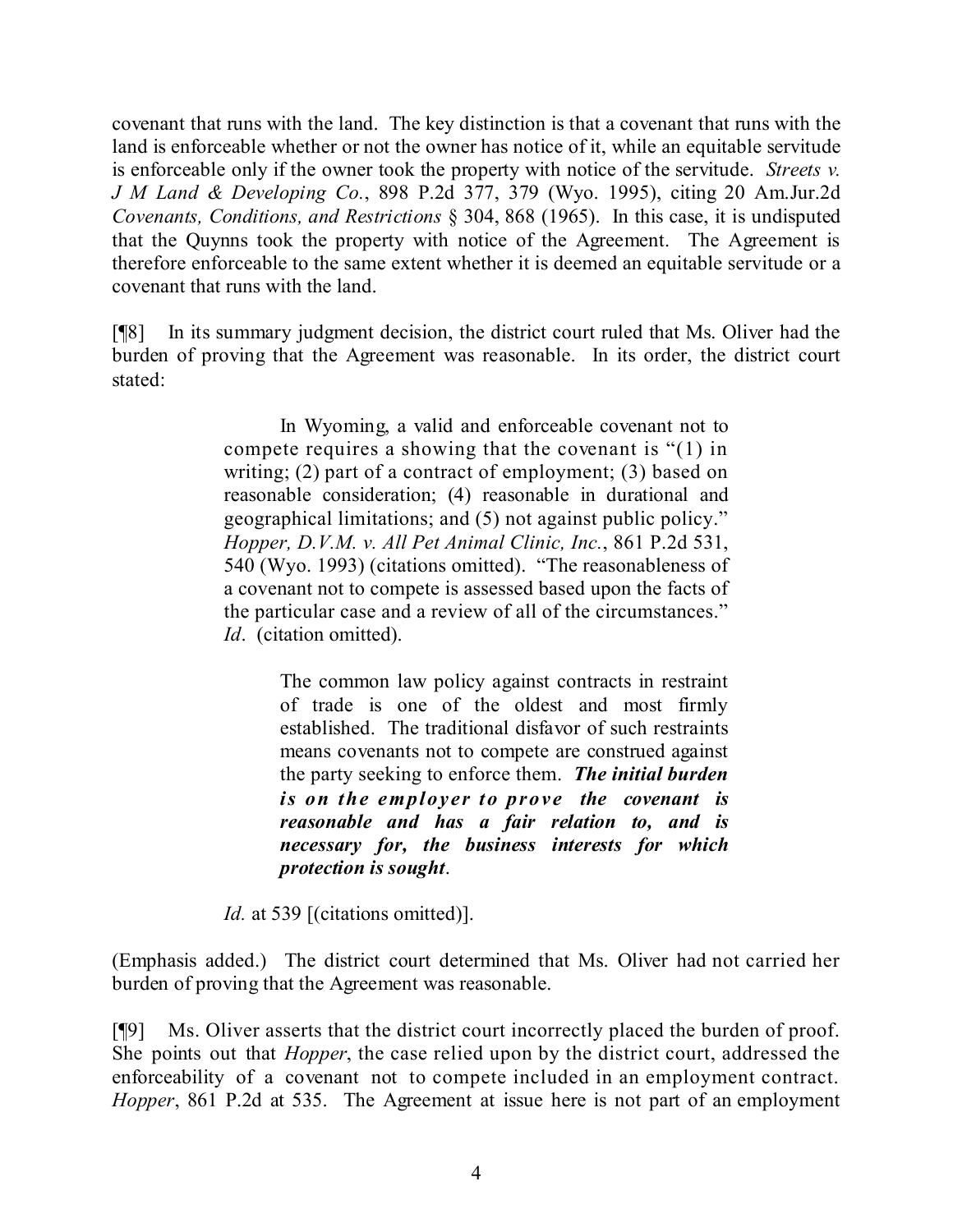contract, and on that basis, Ms. Oliver contends that a more directly applicable case is *Holland v. Holland*, 2001 WY 113, 35 P.3d 409 (Wyo. 2001), which addressed a lifetime non-competition agreement between an ex-husband and an ex-wife. In that case, we considered Mr. Holland's claim that the agreement was unenforceable as a matter of law:

> As a starting point for his contentions, Husband posits that non-competition agreements are void and unenforceable. Of course, that is a considerable exaggeration. To bolster his argument, Husband relies in significant part on our decision in *Hopper*. In that case, we set out some of the basic policies with respect to the enforcement of a covenant not to compete between an employer and an employee. 861 P.2d at 539-47. However, *Hopper* is a case that deals with the covenant not to compete in the context of the employer-employee relationship and has only tangential applicability to the facts and circumstances of this case. In *Ridley v. Krout,* 63 Wyo. 252, 180 P.2d 124, 127 (Wyo. 1947), we referred to the principle that is specifically at issue in this case, *i.e.*, that *courts are less disposed to sustain an agreement which forms part of a contract for employment, than where similar agreements are attached to a contract of sale*. *Also see* 17 C.J.S. Contracts § 96 at 564 (1999). The reason for that difference is that in a case such as this, there is less likely to be hardship to the promissor and less chance of any injury to the public. An important part of our analysis must include a weighing of the right to contract with the public policy to the effect that, in some circumstances, such covenants are not favored. We conclude that the covenant at issue here most closely resembles one incident to a contract of sale.

*Holland*,  $\P$  12, 35 P.3d at 413 (emphasis added). We recognized that the non-competition agreement in *Holland* was not part of a contract of employment, but instead "most closely resemble[d] one incident to a contract of sale." *Id*. Thus, "[u]nlike the situation in the employer-employee covenant not to compete, in the circumstance of the sale of a business, the burden is on the one challenging the covenant not to compete." *Id*., ¶ 10, 35 P.3d at 413. Ultimately, we concluded that Mr. Holland had "failed to demonstrate that the lifetime covenant not to compete is unreasonable." *Id*., ¶ 20, 35 P.3d at 415.

[¶10] In the case before us now, the Agreement was not part of an employment contract. It was made in connection with the sale of property. Consistent with *Holland*, the burden is on the Quynns to prove that the Agreement is unreasonable. The district court erred in placing the burden on Ms. Oliver to prove the Agreement reasonable.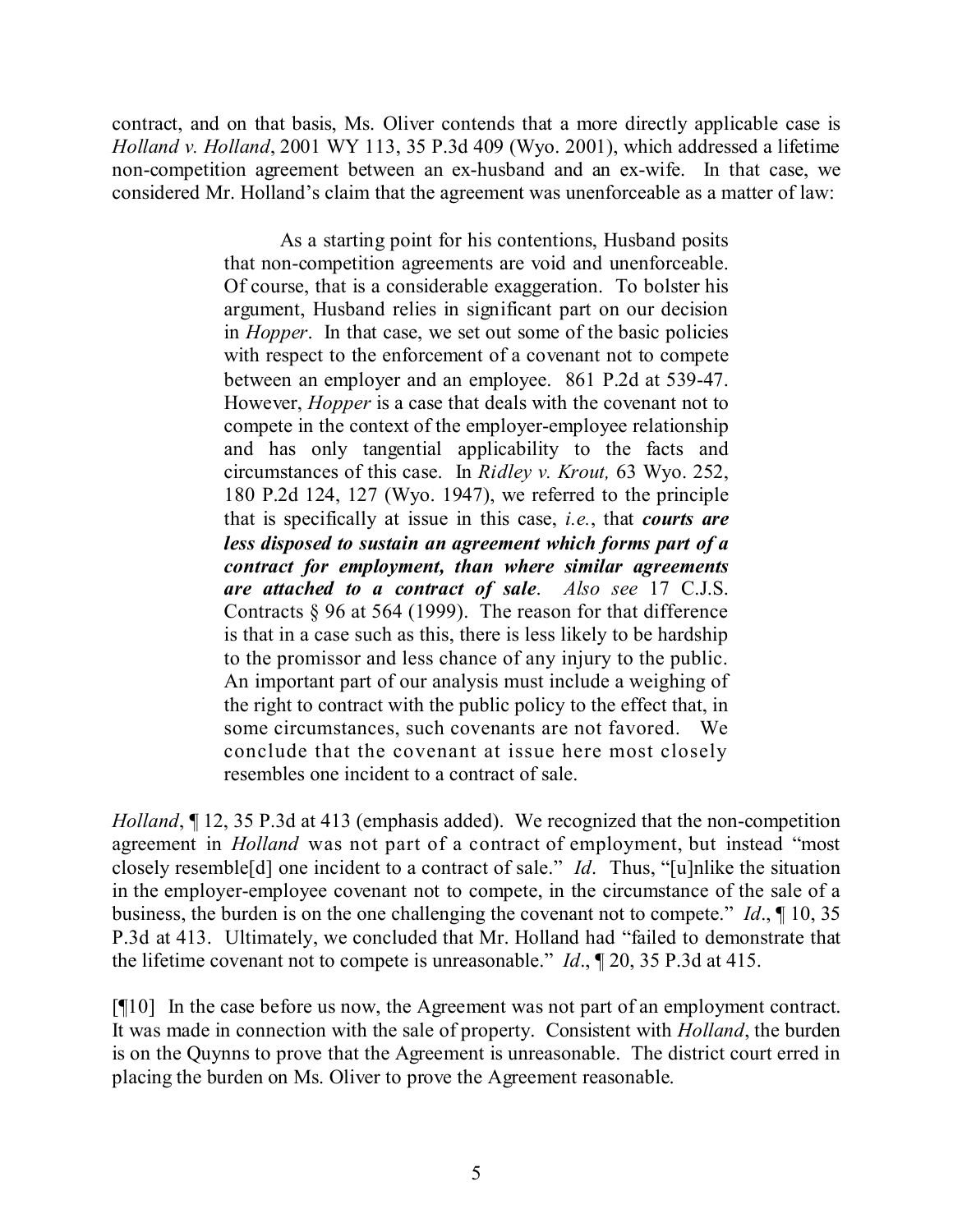[¶11] The district court ruled, and the parties do not dispute, that the Agreement's prohibition on the sale of alcoholic beverages in the Quynns' bowling alley acts as a restraint on trade. Long ago, in *Dutch Maid Bakeries v. Schleicher*, 131 P.2d 630, 634 (Wyo. 1942), we recognized that a "bargain is in restraint of trade when its performance would limit competition in any business or restrict a promisor in the exercise of a gainful occupation, and the bargain is illegal if the restraint is unreasonable." The rule is articulated this way in the Restatement (Third) of Property: Servitudes § 3.6 (2000): "A servitude that imposes an unreasonable restraint on trade or competition is invalid." As explained in Comment b to this section of the Restatement:

> The common law of unreasonable restraints on competition looks to the purpose, the geographic extent, and the duration of the restraint to determine whether it is reasonable. Covenants against competition that are tied to ownership of a particular parcel of land are seldom unreasonable because the impact is limited to one piece of land. The owner is free to engage in the activity elsewhere. However, if the restricted land is extensive, or it is the only land available in a market area for a particular use, the restriction is unreasonable if it will tend toward a monopoly or substantially restrict competition in the relevant market.

[¶12] This approach is supported by decisions from other jurisdictions dealing with restraints on trade. For example, in *Exit 1 Properties Ltd. Partnership v. Mobil Oil Corp.*, 692 N.E.2d 115, 116-17 (Mass. App. 1998), the owner of a gas station agreed not to sell certain foods, and the owner of the nearby restaurant agreed not to sell petroleum products. Twenty-three years after this agreement was made, the owner of the gas station expanded his business to include food sales. The owner of the restaurant sued to enforce the non-competition agreement.

[¶13] The Massachusetts Court of Appeals stated that "Purpose, geographic extent, and duration are among criteria for testing reasonability." *Id.* at 117. In support of this approach, it cited the Restatement (Third) of Property: Servitudes § 3.6 cmt. b and several decisions from other states. *Id.* at 117-18. Even though the non-competition agreement had a fifty-year duration, it was still found reasonable:

> In its origins, the restriction was reasonable. Each party invested capital on the strength of an arrangement that it would draw customers travelling on the Boston and New York run, reinforced by the other's business, and not compete with one another. It is no less reasonable twenty years later because the successor of one of the parties finds it tempting to be in both businesses.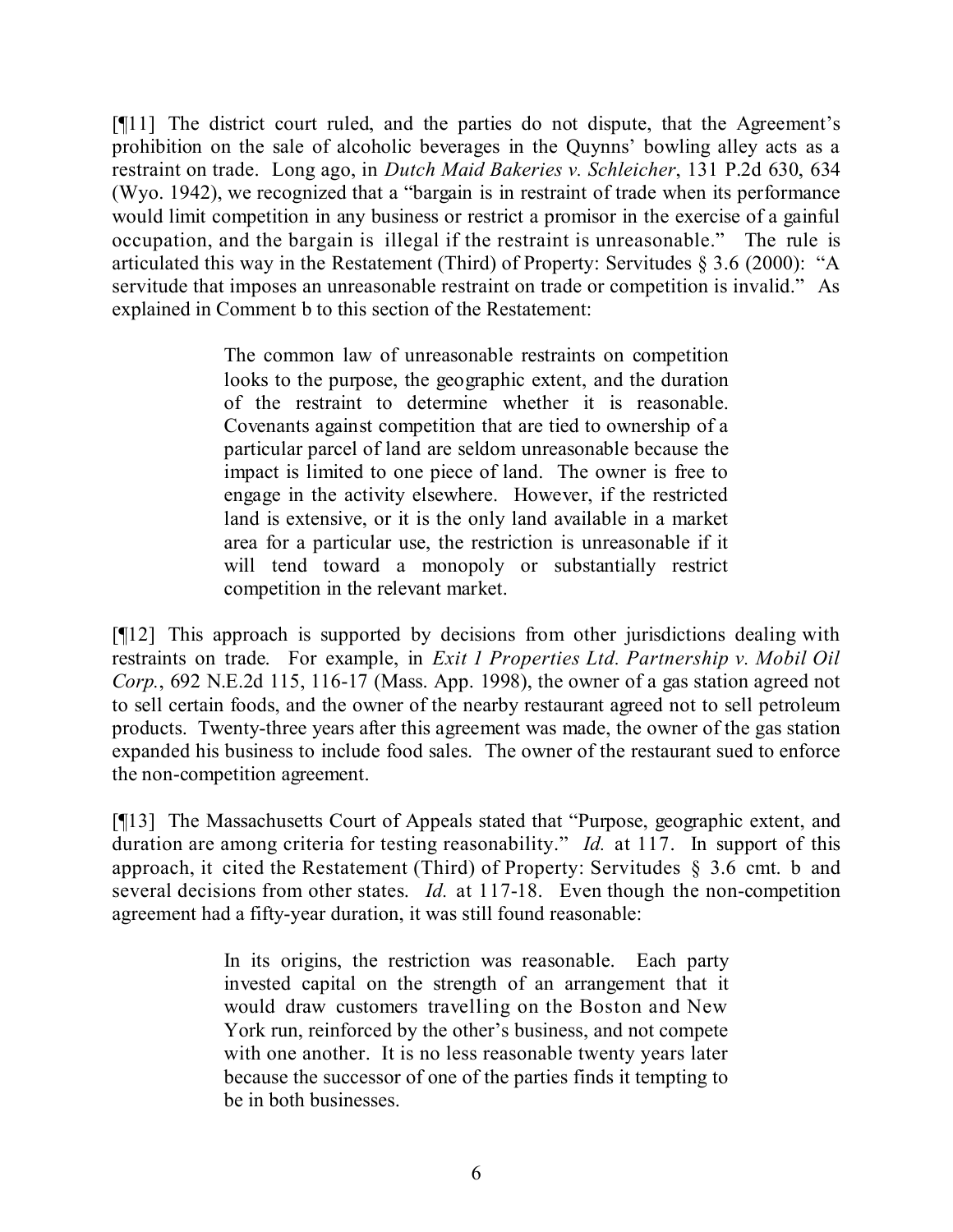*Id.* at 117. The covenant was deemed reasonable because its geographic extent was limited to a single parcel of property, and because its restriction applied only to food. *Id.* at 118.

[¶14] A similar result was reached in *Allemong v. Frendzel*, 363 S.E.2d 487 (W. Va. 1987). The owner of 256 acres in West Virginia conveyed three acres to another party subject to a restriction providing that, "no alcoholic beverages of any kind" could be sold on the three-acre parcel. *Id.* at 489. The successor in interest opened a convenience store on the parcel, applied for a beer license, and engaged in retail sale of beer for offpremises consumption. *Id.* Successors in interest to the larger parcel sued to enforce the restrictive covenant. The West Virginia Supreme Court of Appeals ruled that the covenant was enforceable, explaining as follows:

> The principal issue before us in this appeal is whether a restrictive covenant prohibiting the sale of alcoholic beverages as contained in a deed is enforceable against the current owners of the land who purchased the parcel with full notice of the terms of the restrictive covenant and took their property subject to the restrictions therein. . . .

> A restrictive covenant which provides "that no alcoholic beverages shall be sold on said premises, and this covenant shall run with the land" is valid. Where the grantor included the covenant in all subsequent deeds conveying a particular parcel of property with the intention to preserve and protect the quality of the neighborhood, a trial court may grant injunctive relief against a grantee who took the property with full notice of the restrictive covenant, provided that changes in the neighborhood's character are not so radical as to destroy the essential objects and purposes of the neighborhood's original plan of development.

*Id.* at 491-92.

[¶15] Consistent with the analysis in *Dutch Maid Bakeries*, *Exit 1 Properties*, and *Allemong*, we consider the purpose, geographic scope, and duration of the Agreement's restriction in order to determine whether it is reasonable. Significantly, "the reasonableness of a covenant not to compete is a question of law to be determined by the court and reviewed *de novo*." *CBM Geosolutions, Inc. v. Gas Sensing Tech. Corp.*, 2009 WY 113, 13, 215 P.3d 1054, 1059 (Wyo. 2009). The parties represented to the district court that there were no genuine issues of material fact, and that the matter could be decided on their cross-motions for summary judgment. We agree that there are no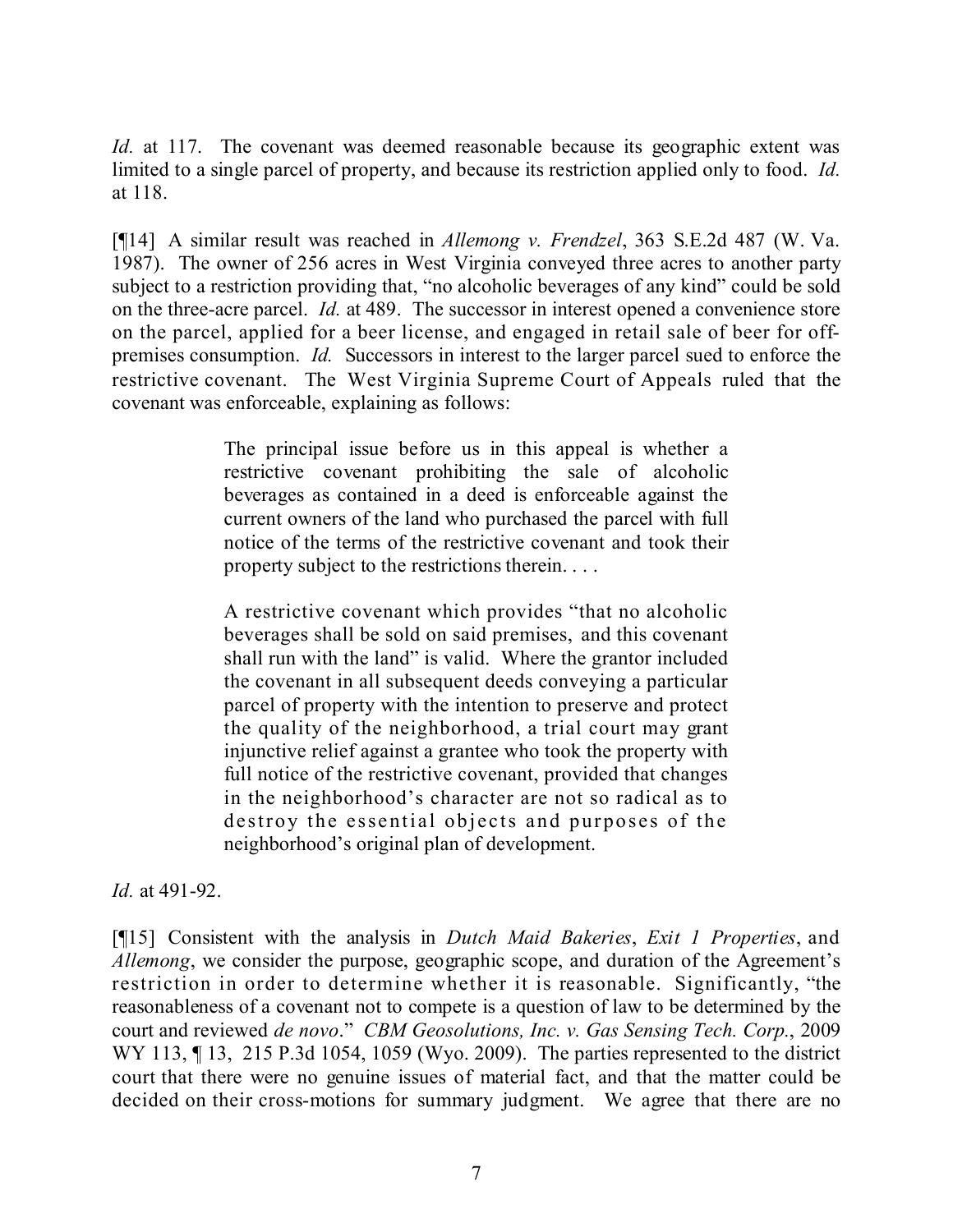genuine issues of material fact.

[¶16] The purpose of the Agreement from Ms. Oliver's point of view is to prevent the Quynns from competing with her in the sale of alcoholic beverages. Ms. Oliver presented unchallenged evidence that she considered the prohibition a valuable factor when she purchased the restaurant and bar, and that sales in her business declined when the Quynns started selling alcoholic beverages in their bowling alley. It is also significant that the restriction is quite limited in scope. It "restricts the sale of only one type of item – alcoholic beverages." *Allemong*, 363 S.E.2d at 493 n.2. The Agreement serves the legitimate purpose of protecting Ms. Oliver's business, and based on its limited scope, it is not unreasonable.

[¶17] The geographic scope of the Agreement is quite limited. The restriction applies only to the Quynn's bowling alley property. The Agreement does not prevent the Quynns from selling alcohol or operating a bowling alley at any other location they might choose. As noted earlier, "Covenants against competition that are tied to ownership of a particular parcel of land are seldom unreasonable because the impact is limited to one piece of land. The owner is free to engage in the activity elsewhere." Restatement (Third) of Property: Servitudes § 3.6 cmt. b. The Agreement is not unreasonable in geographic scope.

[¶18] The Agreement does not establish a time limit on its restrictions, and the district court found that the prohibition on alcohol sales was unenforceable "primarily because of its forty-six year duration." However, a "covenant will not be declared invalid merely because it is unlimited in duration if the other restrictions on geographic area and scope are limited and reasonable." *Town Line Repairs, Inc. v. Anderson*, 455 N.Y.S.2d 28, 29 (N.Y. App. 1982); 54A Am.Jur.2d *Monopolies and Restraints of Trade* § 859 (2013) ("Covenants limited as to area may be enforced, even though they fail to specify a time limitation."). We have already discussed the Agreement's limited scope and geographical coverage. Our decision to uphold a lifetime non-competition agreement in *Holland*,  $\sim$  20, 35 P.3d at 415, suggests that otherwise reasonable restrictions may be enforced even if they are of long duration. In this case, the district court upheld other provisions in the agreement, even though their duration is identical to that of the prohibition against sales of alcoholic beverages.

[¶19] In *Allemong*, 363 S.E.2d at 492, the court indicated that a perpetual restriction on the sale of alcohol remained enforceable "provided that changes in the neighborhood's character are not so radical as to destroy the essential objects and purposes of the neighborhood's original plan of development." This is consistent with our statement in *Keller v. Branton*, that, "[f]or a change in neighborhood to justify termination of an equitable servitude, such change must be of a radical and permanent nature." *Id.*, 667 P.2d 650, 654 (Wyo. 1983), quoting 7 Thompson on Real Property, § 3174 (Bobbs-Merrill Company, Inc. (1962)). In the case before us now, the district court took judicial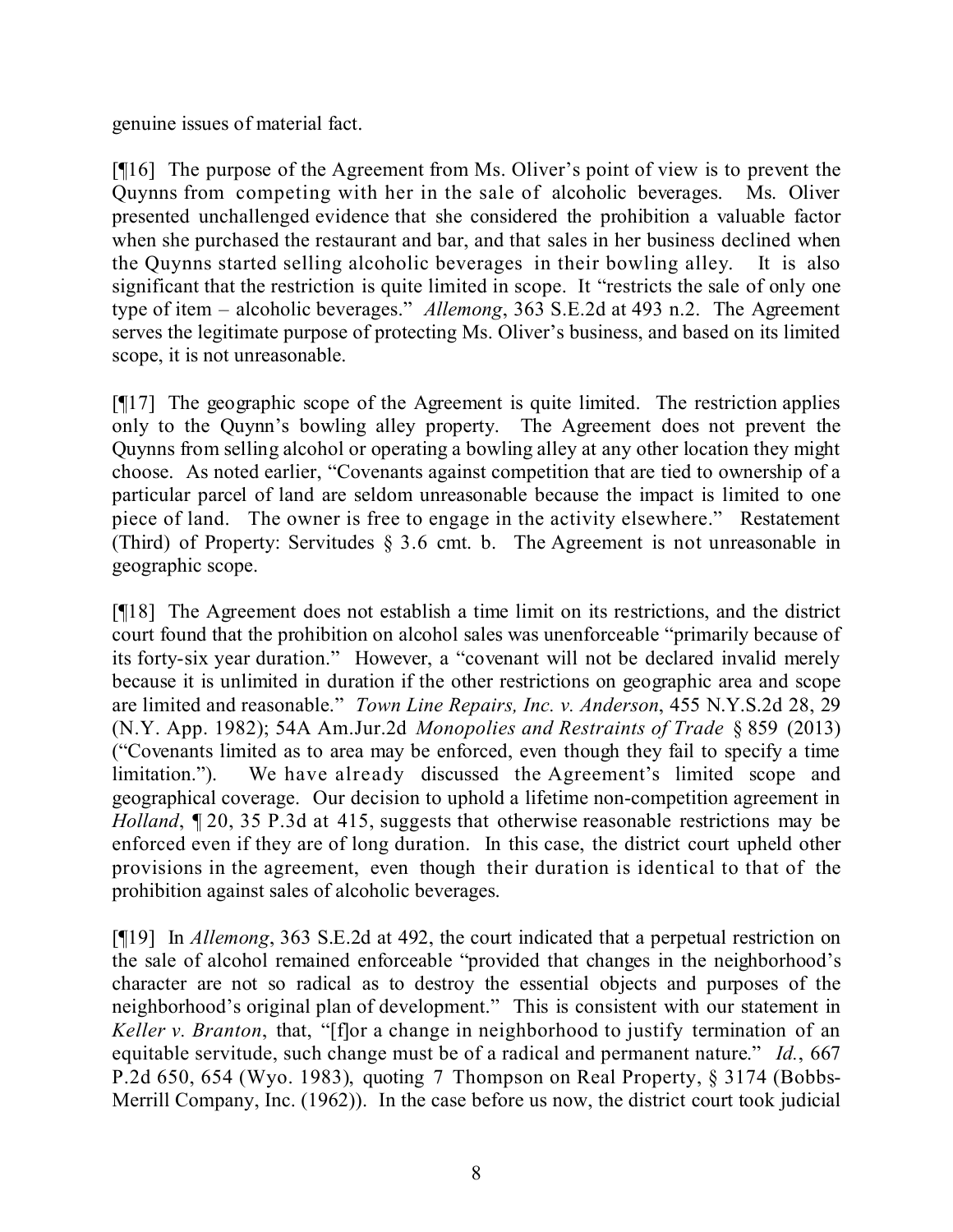notice of the fact that liquor licenses are easier to obtain now than when the Agreement was made in 1965. However, the Quynns have provided no authority to demonstrate that this is such a radical and permanent change that it justifies termination of the prohibition on alcohol sales.

[¶20] The undisputed evidence shows that the two buildings are still used for a restaurant and bar and a bowling alley, the identical businesses contemplated when the Agreement was made. In *Exit 1 Properties*, 692 N.E.2d at 116, the prohibition on food sales had a stated duration of fifty years. The court found that this duration was reasonable, explaining that "the duration at this juncture is not inconsistent with the useful life of buildings." *Id.* at 118. Ms. Oliver continues to use her building as a restaurant, bar, and lounge, and the Quynns continue to use their building as a bowling alley, just as contemplated in the Agreement. Measured by the useful life of the buildings, the duration of the Agreement is not unreasonable at this juncture.

[¶21] In its summary judgment order, the district court correctly ruled that the Agreement must be tested by the "rule of reason." For the test of such a rule, it quoted Restatement (Second) of Contracts § 188 (1981):

> (1) A promise to refrain from competition that imposes a restraint that is ancillary to an otherwise valid transaction or relationship is unreasonably in restraint of trade if

> > (a) the restraint is greater than is needed to protect the promisee's legitimate interest, or

> > (b) the promisee's need is outweighed by the hardship to the promisor and the likely injury to the public.

Analyzing the Agreement under subsection (b), the district court found that it "unreasonably restrains trade because of the hardship threatened to the [Quynns]," based on the Quynns' testimony that "their business would fail without a liquor license." It concluded that while Ms. Oliver "certainly needs profits and business, a potential business failure outweighs a loss of business and profits."

[ $[22]$ ] We are not in accord with the district court's analysis. We have cited § 188 of the Restatement (Second) of Contracts in two previous cases, but only in support of the general principle that the common law disfavored contracts in restraint of trade. *Hopper*, 861 P.2d at 539; *Preston v. Marathon Oil Co.*, 2012 WY 66, ¶ 15, 277 P.3d 81, 86 (Wyo. 2012). We did not mention the factors of hardship to the promissor and injury to the public. It has been asserted that § 188's focus on hardship to the promissor and injury to the public is misplaced and unsupported by authority. "Public injury or personal hardship alone have never been dispositive elements for not enforcing noncompetition covenants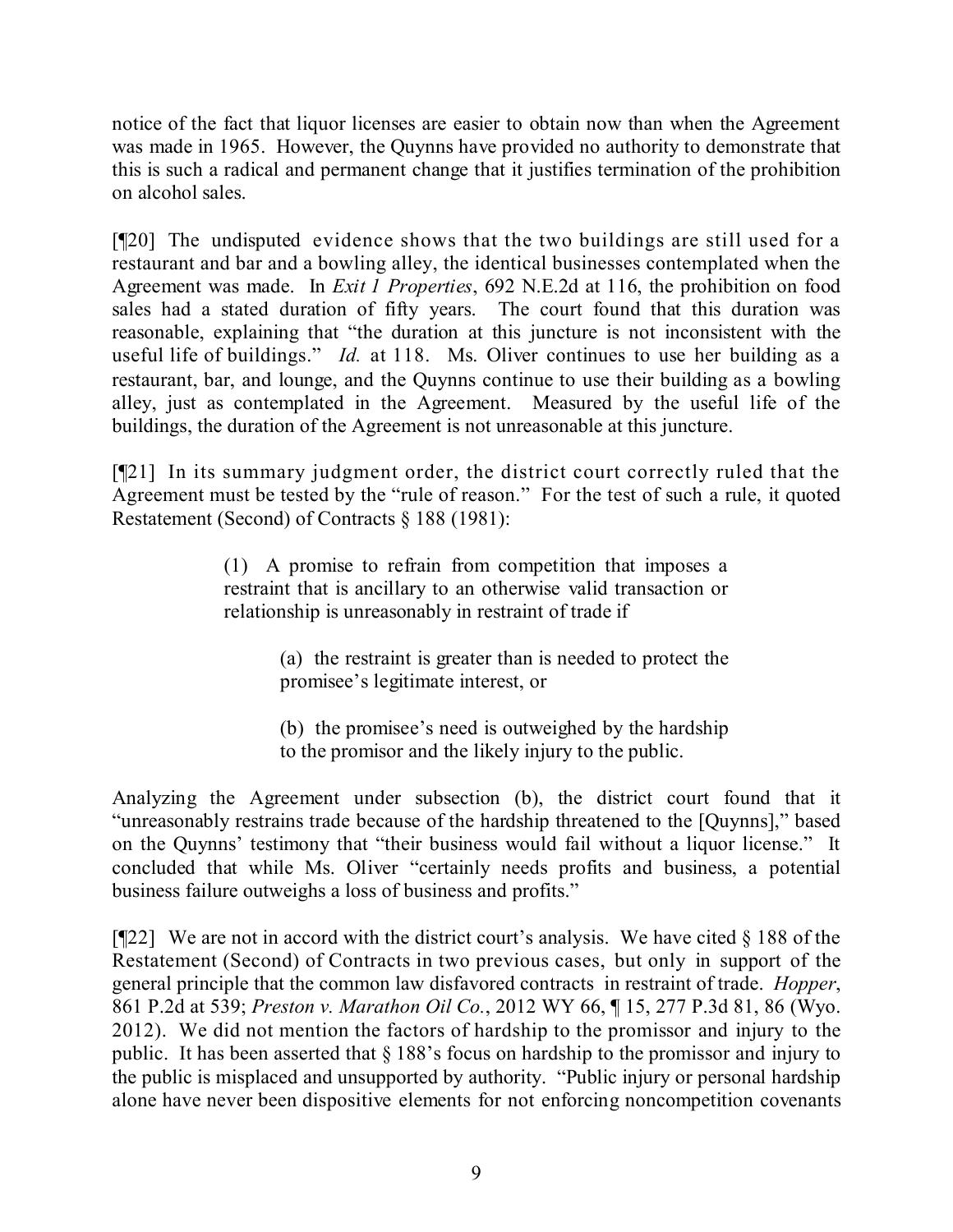otherwise reasonable in purpose, geographic scope, and duration. . . . In none of these cases [cited in the Appendixes] is enforcement denied because of the idiosyncratic hardship to the promisor, or any perceived harm to the pubic absent the creation or threat of monopoly." Milton Handler and Daniel E. Lazaroff, *Restraint of Trade and the Restatement (Second) of Contracts*, 57 N.Y.U. L. Rev. 669, 731 (1982). It seems more consistent with our Wyoming precedent to test the reasonableness of the Agreement by focusing on its purpose, geographic scope, and duration.

[¶23] Even if we were to adopt § 188 as Wyoming law, the hardship claimed by the Quynns is not the sort of hardship that courts rely on to find a restraint on trade unreasonable. Certainly the failure of a business would be a hardship. However, in order to render a restraint unreasonable, hardship to the promissor must be "excessive," as, for example, "if the restraint necessitates his complete withdrawal from business." Restatement (Second) of Contracts § 188 cmt. c (1981). An agreement not to compete may cause excessive hardship if it prevents the promissor from doing business anywhere in the relevant market. *See*, *e*.*g*., *Durapin, Inc. v. American Products, Inc.*, 559 A.2d 1051, 1058 (R.I. 1989) (covenant imposed "undue hardship on Durapin by completely excluding it from access to almost all segments of the . . . market for a period of up to three years"). In contrast, a covenant prohibiting a dentist from practicing dentistry within five miles of his former office for a period of two years was found not to impose undue hardship. *Deutsch v. Barsky*, 795 A.2d 669, 679 (D.C. 2002), quoting *Karlin v. Weinberg*, 390 A.2d 1161, 1166 n.3 (N.J. 1978): A "mere showing of personal hardship does not amount to an 'undue hardship' that would prevent enforcement of the covenant." Similarly, in *Hopper*, 861 P.2d at 536, 543, we concluded that a restriction on a veterinarian was not unreasonable, in part because it applied only to the practice of small animal veterinary medicine in Laramie. The veterinarian could still engage in a large animal practice in Laramie, or in general practice anywhere except Laramie. The restraint did not cause the veterinarian to withdraw completely from the practice of veterinary medicine.

[¶24] The Agreement prohibiting the Quynns from selling alcohol in their bowling alley does not require their complete withdrawal from business. The restriction is limited to the current location of the bowling alley. It does not prohibit them from conducting their business at another location and selling alcohol there. The fact that their business might fail at its current location is not the sort of undue hardship that, under § 188 of the Restatement (Second) of Contracts, renders a restriction unreasonable and unenforceable.

[ $[25]$ ] Further, if we were to apply § 188(1)(b), the Quynns would be required to demonstrate both that "the promisee's need is outweighed by the hardship to the promisor *and* the likely injury to the public." (Emphasis added.) The district court made no findings explicitly relating to public injury. It took judicial notice that bowling alleys in other nearby communities "have closed in recent years." This may have been meant to suggest that the public might be harmed if the Quynns closed their bowling alley.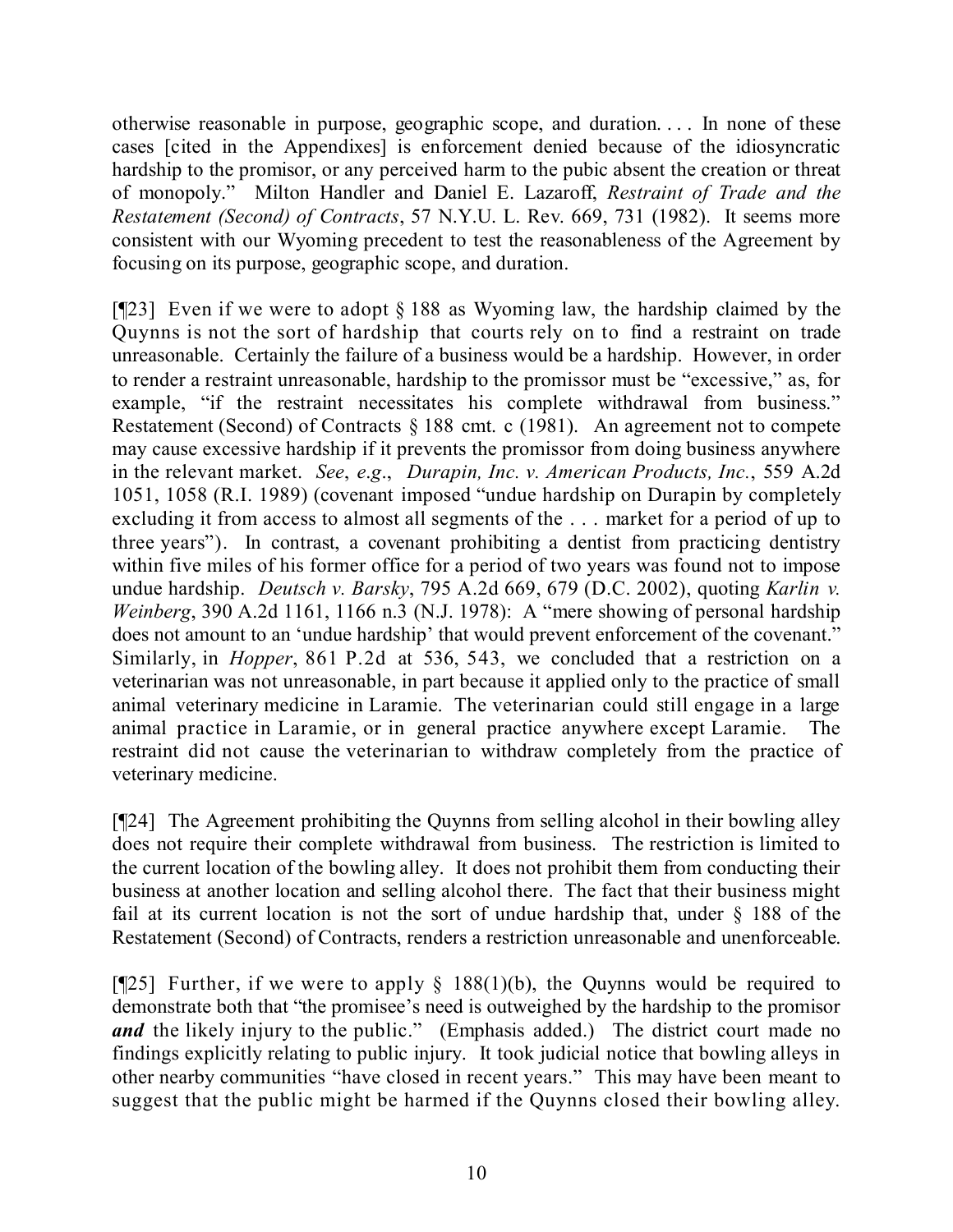However, the Quynns have cited no authority indicating that this is the kind or degree of pubic injury needed to render a restraint on trade unreasonable and unenforceable. "[I]n the few decisions directly addressing the issue, public injury as a defense against enforcement of an otherwise valid agreement has been rejected. Indeed, we have found no case declaring unenforceable, on public injury grounds, an otherwise valid covenant, absent the creation of a monopoly." Handler, *supra*, 57 N.Y.U. L. Rev. at 734. There is no evidence that the Agreement under review creates a monopoly.

[¶26] In *Field Surgical Assocs., Ltd. v. Shadab*, 376 N.E.2d 660 (Ill. App. 1978), the court upheld an agreement prohibiting a doctor from practicing medicine within five miles of his former office. With regard to whether the public was harmed because it was deprived of the services of this doctor, the court wrote,

> A restraint such as the present one is certainly not injurious to the public at large. Defendant can be equally useful to the public interest by practicing his medical specialty in some location other than the prohibited area since the health of individuals living elsewhere in this State is just as important. As was stated in *Canfield v. Spear* (1969), 44 Ill. 2d 49, 52, 254 N.E.2d 433, 435:

> > It cannot be said that the public interest is adversely affected if a physician decides to move from one community to another, nor does it become so if the move results from some agreement made in advance. If a severe shortage exists in any particular place young doctors will tend to move there, thus alleviating the shortage.

*Id*., 376 N.E.2d at 664. Similarly, the fact that the public might be deprived of the opportunity to bowl at the Quynns' current location is not a public harm severe enough to render the Agreement unreasonable.

[¶27] Although the Agreement may impose some personal hardship on the Quynns, we will not rewrite the Agreement "to rescue parties from the consequences of their unwisely made bargains." *Hunter v. Reece*, 2011 WY 97, ¶ 23, 253 P.3d 497, 503 (Wyo. 2011), quoting *Sowerwine v. Keith*, 997 P.2d 1018, 1020-21 (Wyo. 2000). When we test the enforceability of a restraint on trade, we encounter a conflict between two principles: the freedom to contract and the freedom to work or conduct business. *See Hopper*, 861 P.2d at 539; *Ridley*, 180 P.2d at 128. As noted before, we are more disposed to sustain an agreement in restraint of trade when it is between two businesses than when it is between an employer and an employee. We do "not lightly interfere with the freedom of contract between parties." *Pennant Serv. Co. v. True Oil Co., LLC*, 2011 WY 40, ¶ 30, 249 P.3d